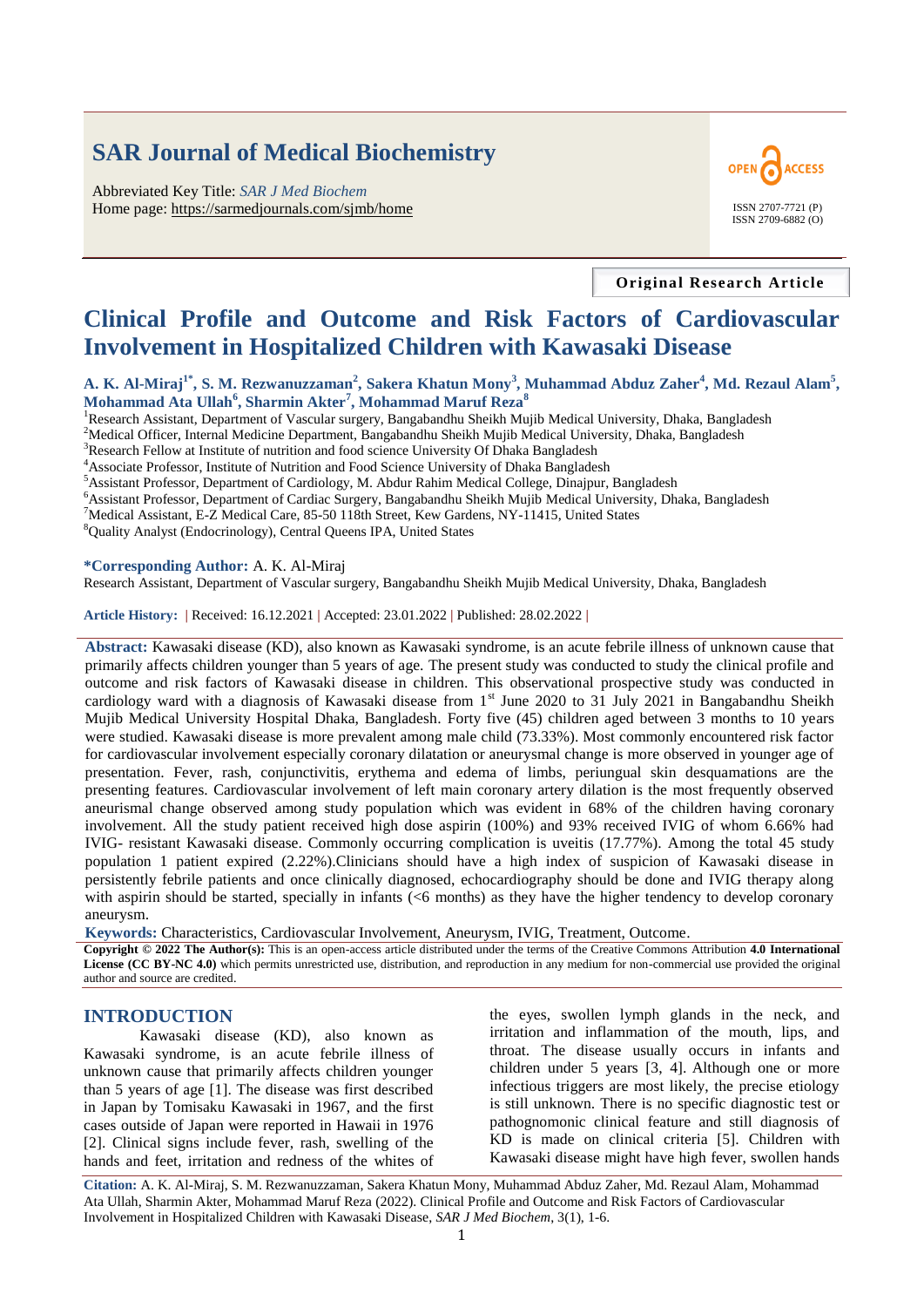and feet with skin peeling, and red eyes and tongue. But Kawasaki disease is usually treatable, and most children recover without serious problems if they receive treatment within 10 days of onset. The diagnostic criteria includes simultaneous presence of high grade fever for 5 or more days with at least 4 out of 5 symptoms (bilateral non-exudative bulbar conjunctivitis, polymorphous exanthema, erythema of lips and oral cavity, edema and desquamation of extremities and cervical lymphadenopathy) or fever associated with less than 4 of the diagnostic criteria and echocardiographic abnormalities of the coronary arteries [6]. Other manifestations like arthritis or arthralgia, diarrhea, vomiting, abdominal pain, irritability, aseptic meningitis, aseptic pyuriaetc may be present [7]. In children younger than 6 months, the diagnosis of Kawasaki disease is quite difficult as the presentation is usually atypical or not fulfilling the clinical criteria and it accounts 15-20% of all patient [8]. Therefore, a high index of suspicion is needed for any infant or child with fever of unknown origin, in order to avoid a missed or delayed diagnosis.

## **MATERIALS AND METHODS**

This study is an observational prospective study. This observational prospective study was conducted in cardiology ward with a diagnosis of Kawasaki disease from  $1^{st}$  June 2020 to 31 July 2021 in Bangabandhu Sheikh Mujib Medical University Hospital Dhaka, Bangladesh. The diagnosis of KD was made when a child of any age- group presented with unexplained fever  $(>38^{\circ}C)$  for at least five days and four of the following: (i) bilateral conjunctival congestion without exudate, (ii) changes of the oral mucous membrane (any 1): congested pharynx, congested/fissured lips, strawberry tongue, (iii) Polymorphous rash, (iv) changes of the extremities: desquamation or edema, and (v) unilateral lymphadenopathy [9]. Demographic data and base-line characteristics were collected and a structured history was taken. Baseline laboratory work-up included hemoglobin, white cell counts, and inflammatory markers like CRP and/or ESR and transthoracic echocardiography (TTE) using Vivid E9. Parasternal long- and short-axis windows, as well as apical fourand two-chamber views, were used to obtain twodimensional evaluations, M-mode dimensions and duplex Doppler studies. Additional tests like urine microscopy, urine/blood culture, renal and liver function test were done based on clinical circumstances. Specific attention was paid to potential risk factors. During the physical examination, the presence or absence of any vascular phenomena was also sought. Upon diagnosis, patients received intravenous immunoglobulin (IVIG) (2 g/kg) infused over 10-12 hours and oral aspirin (80 mg100mg/kg/d). IVIG-

resistant KD was defined as persistent or recrudescent fever 36 hours after the completion of the initial immunoglobulin infusion. Data were analyzed using SPSS software version 19.

# **RESULTS**

|                        | n             | $\frac{0}{0}$ |
|------------------------|---------------|---------------|
| Sex                    |               |               |
| Male                   | 33            | 73.3          |
| Female                 | 12            | 26.7          |
| Age                    |               |               |
| >6months               | $4(M-3;F-1)$  | 8.88%         |
| $6$ months- $\lt 1$ yr | $3(M-3;F-0)$  | 6.6%          |
| $1yr - 2yr$            | $10(M-8;F-2)$ | 22.22%        |
| $2yr - 3yr$            | $8(M-6;F-2)$  | 17.77%        |
| $3yr - 4yr$            | $4(M-4;F-0)$  | 8.88%         |
| $4yr - 5yr$            | $4(M-2;F-2)$  | 8.88%         |
| $5yr - 7yr$            | $5(M-3;F-2)$  | 11.11%        |
| $7yr - 9yr$            | $4(M-2;F-2)$  | 8.88%         |
| $>9$ yr                | $3(M-2;F-1)$  | 6.6%          |

**Table I: Sex and Age distribution of the study patients (n=45)**

In this study out of total 45 study population 73.3 %( n=33) were male and 26.7 %( n=12) were female. Mean patient age was 3yr-<4yr (range, 3months to 10 years), and  $4(8.88\%)$  patients were  $\leq 6$  months of age,  $3(6.6\%)$  patients were between 6 month to  $\langle 1 \rangle$  year and >9 years respectively, 10(22.22%) patients were 1years to  $< 2$  yrs.,  $8(17.77%)$  are between 2 to 3yrs, 4(8.88%) were respectively between 3 to 4 years and 4 to 5 years and between 7 to 9 years, 5(11.11%) between 5 to 7 yrs. of age (Table-1).

**Table-2: Distribution of provisional/referral diagnosis (n=45)**

| $\mathbf{u}$ $\mathbf{u}$ $\mathbf{u}$ $\mathbf{u}$ $\mathbf{u}$ $\mathbf{u}$ $\mathbf{v}$ |                |               |  |
|--------------------------------------------------------------------------------------------|----------------|---------------|--|
| <b>Initial diagnosis</b>                                                                   | n              | $\frac{0}{0}$ |  |
| Suspected Leukemia                                                                         | $\mathfrak{D}$ | 4.44          |  |
| Pyrexia of unknown origin                                                                  | 19             | 42.22         |  |
| Heart failure                                                                              | 3              | 6.66          |  |
| Enteric fever                                                                              | 6              | 13.33         |  |
| Septicemia                                                                                 | 10             | 22.22         |  |
| Hepatitis                                                                                  | 3              | 6.66          |  |
| Meningitis                                                                                 |                | 2.22          |  |

None of the under six month patients were neonates. The trend is gradual increment in the number of diagnosed patients of Kawasaki disease every year. This study shows provisional or referral diagnosis of 42.22 %( n=19) were Pyrexia of unknown origin and enteric fever 13.33 % (n=6). The other provisional diagnoses are septicemia 22.22% (n=10), heart failure and hepatitis both 6.66 % (n=3), suspected leukemia 4.44 % ( $n=2$ ) and meningitis 2.22 % ( $n=1$ ) (Table-2).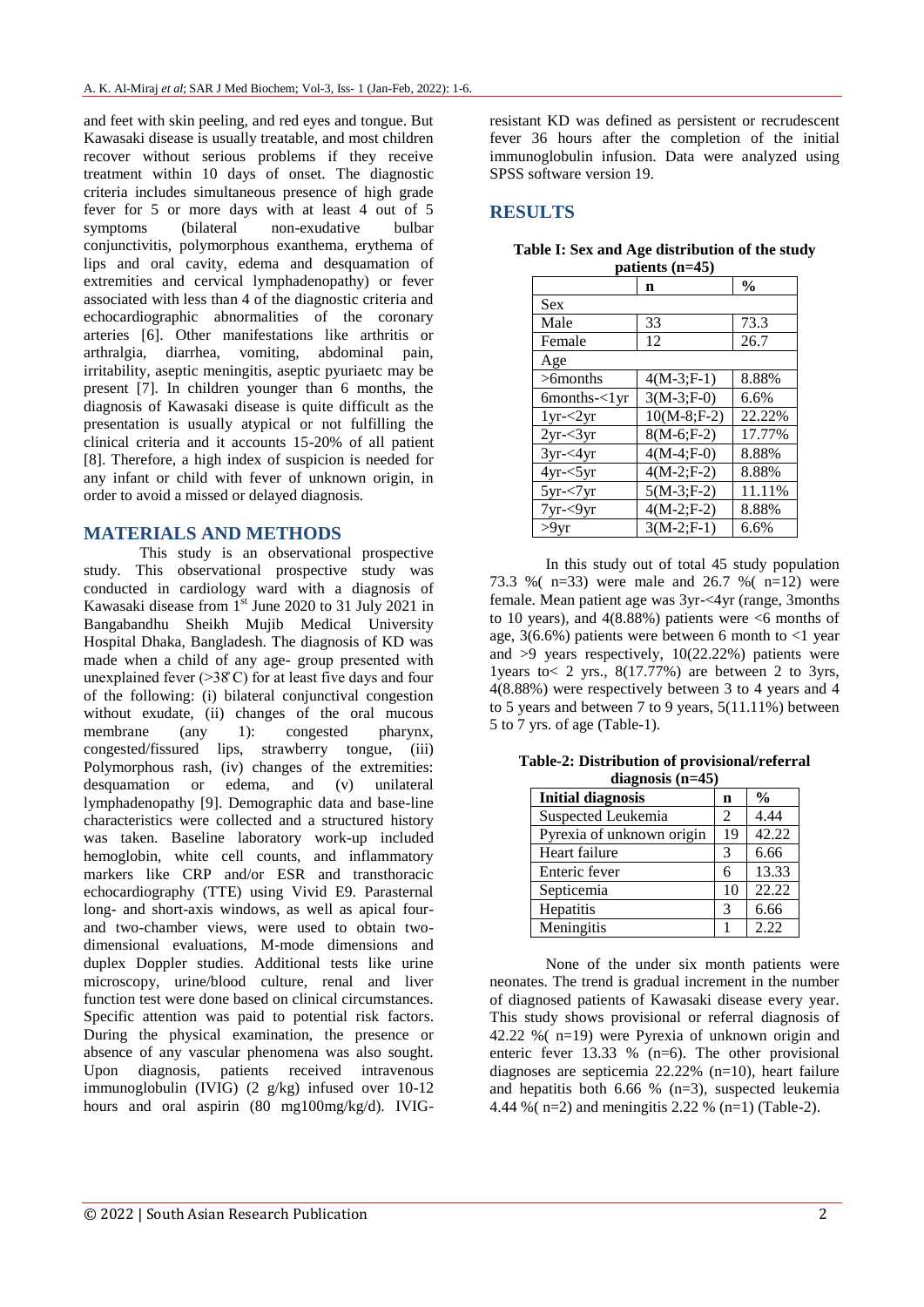| <b>Presenting feature</b>                         | n  | $\frac{0}{0}$ |
|---------------------------------------------------|----|---------------|
| Fever $($ >5 days)                                | 45 | 100           |
| Skin rash (polymorphous)                          | 26 | 57.77         |
| Non purulent conjunctivitis                       | 44 | 97.7          |
| Changes in the lips and oral cavity(lip cracking, | 43 | 95.5          |
| strawberry tongue, erythema)                      |    |               |
| Erythema of palms and soles                       | 37 | 82.22         |
| Edema of hands and feet                           | 36 | 80.0          |
| Periungual peeling                                | 32 | 71.11         |
| Perianal desquamation                             | 35 | 77.77         |
| Cervical lymphadenopathy(unilateral, >1.5cm)      | 23 | 51.11         |
| Hepatomegaly                                      | 5  | 11.11         |
| Arthritis/arthralgia                              | 6  | 13.33         |
| Asceptic meningitis                               | 1  | 2.22          |
| Uveitis                                           | 7  | 15.55         |
| Pyuria(sterile)                                   | 4  | 8.88          |
| Mean duration of fever $12\pm3$ days              |    |               |

**Table-3: Presenting features of the patient (multiple response) (n=45)**

This study also shows all the 45 patients (100%) had fever. They also presented with conjunctivitis (97.7%), changes in oral mucosa (95.5%), erythema of palm and soles (82.22%), edema of hand and feet (80.0%), perianal desquamation (77.77%) and

periungual peeling of skin (71.11%). The other presentations were cervical lymphadenopathy (51.11%), skin rash (57.77%), arthritis, uveitis, hepatomegaly, sterile pyuria and aseptic meningitis (Table-3).

| Table-4: Distribution of Laboratory data (multiple response) (n=45) |  |  |
|---------------------------------------------------------------------|--|--|
|---------------------------------------------------------------------|--|--|

| Laboratory data                                       | Frequency (number) | Percentage $(\% )$ |
|-------------------------------------------------------|--------------------|--------------------|
| Anaemia                                               | 30                 | 66.66%             |
| Leukocytosis(WBC count> $15,000/\text{mm}^3$ )        | 35                 | 77.77%             |
| Neutrophils $(\%)$ ( $>70\%)$ )                       | 40                 | 88.8%              |
| Thrombocytosis(Platelet count>450000/mm <sup>3)</sup> | 31                 | 72%                |
| Raised $ESR(>50mm/h)$                                 | 39                 | 86.66%             |
| Raised CRP(>6 mg/dL)                                  | 33                 | 76.7%              |
| Blood culture positive                                |                    | 2.2%               |
| S. ALT $(>45$ U/L)                                    | 20                 | 44.44%             |
| Raised S.creatinine (>100µmol/L)                      |                    | 2.2%               |
| Abnormal Lipid profile                                | $\mathfrak{D}$     | 4.44%              |

In this study majority of patients had neutrophilic leukocytosis (n=40 0r 88.88%), raised ESR (n=39 or 86.66%). Raised CRP and leukocytosis were found in 77.77% (n=35). Anemia was observed in

66.66% patient. Positive blood culture and raised serum creatinine was found in 2.2% of patients respectively; 4.44% patient (n=2) had abnormal lipid profile (Table-4).

| Table-5: Distribution of echocardiographic data (multiple response) (n=45) |
|----------------------------------------------------------------------------|
|----------------------------------------------------------------------------|

| Echocardiography              | <b>Artery involved</b>                | No of cases $(\% )$   Mean Size (mm) |                |
|-------------------------------|---------------------------------------|--------------------------------------|----------------|
| findings                      |                                       | $(n=19)$                             |                |
|                               | Left main coronary artery (LMCA)      | $68\%$ (N=13)                        | $2.9 \pm 0.47$ |
| Change in artery or aneurysms | Left anterior descending artery (LAD) | $52\%$ (n=10)                        | $2.8 \pm 0.43$ |
|                               | Left circumflex artery (LCX)          | $10.5\%$ (n=2)                       | $2.2 \pm 0.11$ |
|                               | Right coronary artery (RCA)           | $36.8\%$ (n=7)                       | $3.2 \pm 0.41$ |
|                               | Both LAD and LCX                      | $15.7\%$ (n=3)                       | $3.0 \pm 0.32$ |
|                               | LMCA, LAD, LCX and RCA                | $10.5\%$ (n=2)                       | $3.1 \pm 0.21$ |

| Other echocardiography findings | No of cases $(n=19)$ |
|---------------------------------|----------------------|
| Pericardial effusion            |                      |
| LV dysfunction                  |                      |
| Mitral regurgitation            |                      |
| Tricuspid regurgitation         |                      |
|                                 |                      |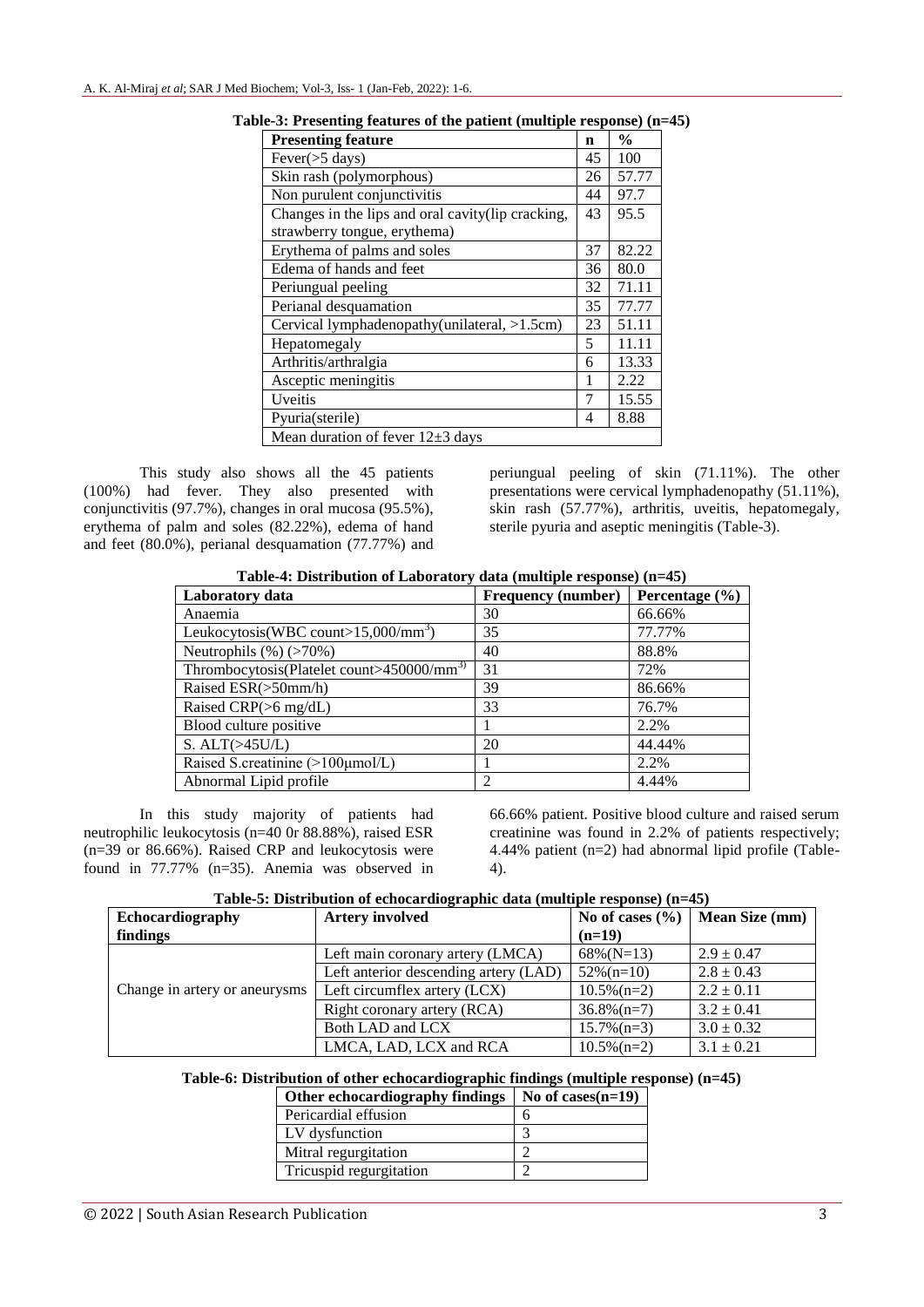Echocardiographic evaluation shows among the 19 patients having coronary change majority that is 68% had isolated left main coronary artery (LMCA) dilatation with mean size 2.9±0.47 (mm). Second highest range of dilatation was observed in right coronary artery (RCA) with mean size of dilatation  $3.2\pm0.41$  (mm). Both LAD and LCX dilatation was

found in 15.7% children with mean size of  $3.0\pm0.32$ (mm). All 4 coronary vessels (LMCA, LAD, LCX and RCA) were found dilated in 2 patient (10.5%). Other than coronary dilatation, 6 patient out of 19 patients had pericardial effusion, 3 had left ventricular dysfunction and 2 patient each had mitral regurgitation and tricuspid regurgitation (Table-5, 6).

| rapic-7, recatancing options $(n-\tau)$       |                          |        |  |
|-----------------------------------------------|--------------------------|--------|--|
| Treatment                                     | n                        | $\%$   |  |
| Intravenous immunoglobulin(IVIG)              | 42                       | 93%    |  |
| Requiring second dose of IVIG                 | 3                        | 6.9%   |  |
| High dose Aspirin(80-100mg/kg) in acute phase |                          | 100%   |  |
| Antiplatelet drug(Clopedogril)                |                          | 4.44%  |  |
| Anti-coagulant (Warfarin)                     | $\overline{\phantom{1}}$ | 11.11% |  |
| 20% human albumin                             |                          | 2.22%  |  |

**Table-7: Treatment options (n=45)**

This study shows treatment received by the patients of this study. Out of 45 of the study patient, 42 patient (93%) received at least single dose of IVIG @ 2gm/kg over the period of 10-12 hours. 65% 0f patient received IVIG within 12 days of onset of fever and rest of the patient, that is 35% patient received IVIG after this period. Among the three patients who did not received IVIG, two patient left hospital against medical advice (LAMA) and one patient expired. Again out of the 40 patient who received initial dose of IVIG required 2nd dose of IVIG due to recurrence of fever or IVIG resistant KD after 36 hours after initial IVIG therapy (Table-7). All the 45 study patient received high dose of aspirin( 80-100mg/kg/day) in the initial stage and was switched to lower dose (3-5mg/kg/day) for only antiplatelet activity for 6 weeks or longer. However 5(11.11%) patient required anticoagulant drug that is warfarin. Two patient were given additional antiplatelet agent as clopedogril and one patient required 20% human albumin infusion (Table-7).

|               |                                   | n              | $\%$   |
|---------------|-----------------------------------|----------------|--------|
| Complications | <b>IVIG</b> resistant Kawasaki    | 3              | 6.66%  |
|               | Acute kidney injury               |                | 2.22%  |
|               | Hepatitis                         | 4              | 8.88%  |
|               | Uveitis                           |                | 15.55% |
|               | Asceptic meningitis               |                | 2.22%  |
|               | Convulsion                        | $\mathfrak{D}$ | 4.44%  |
|               | Hearing loss                      |                | 2.22%  |
| Outcome       | Improved                          | 39             | 86%    |
|               | Requiring second dose of IVIg     | 3              | 6.66%  |
|               | Discharged against medical advice | $\overline{2}$ | 4.44%  |
|               | Died                              |                | 2.22%  |

The complications observed in the study populations were recurrent Kawasaki in 3(6.66%) patient, acute kidney injury in 1 (2.22%) patient, uveitis in  $7(15.55\%)$ , Hepatitis in  $4(9.3\%)$ , convulsion in  $2(4.6\%)$  and  $1(2.3\%)$  patient each experienced aseptic meningitis and hearing loss. Regarding outcome of the patient 39 patient (86%) were improved. Two patient (4.44%) left against medical advice and one patient died (Table-8).

## **DISCUSSION**

Kawasaki disease (KD) is an acute vasculitis of childhood with a special predilection to involve coronary arteries. If untreated, it can lead to coronary artery aneurysms in 25% of cases [10]. It was previously called mucocutaneous lymph node syndrome

Japan, the United States, and certain European countries, KD is now considered as the most common acquired heart disease in children [11]. Kawasaki disease is an acute multisystem vasculitis of unknown etiology that occurs in children of all races, but is more common in Japan (up to 175 per 100,000) [10]. The incidence of Kawasaki disease is increasing worldwide [12]. It has surpassed rheumatic fever as the leading cause of acquired heart disease in children according to some studies [13]. This may be males are more prone to develop Kawasaki disease or may be because socially females are still neglected while seeking healthcare even in serious health issues in perspective of Bangladesh. In Japanese children, the incidence of KD is highest between 6 and 12 months of age but in our

and infantile periarteritisnodosa [11]. In countries like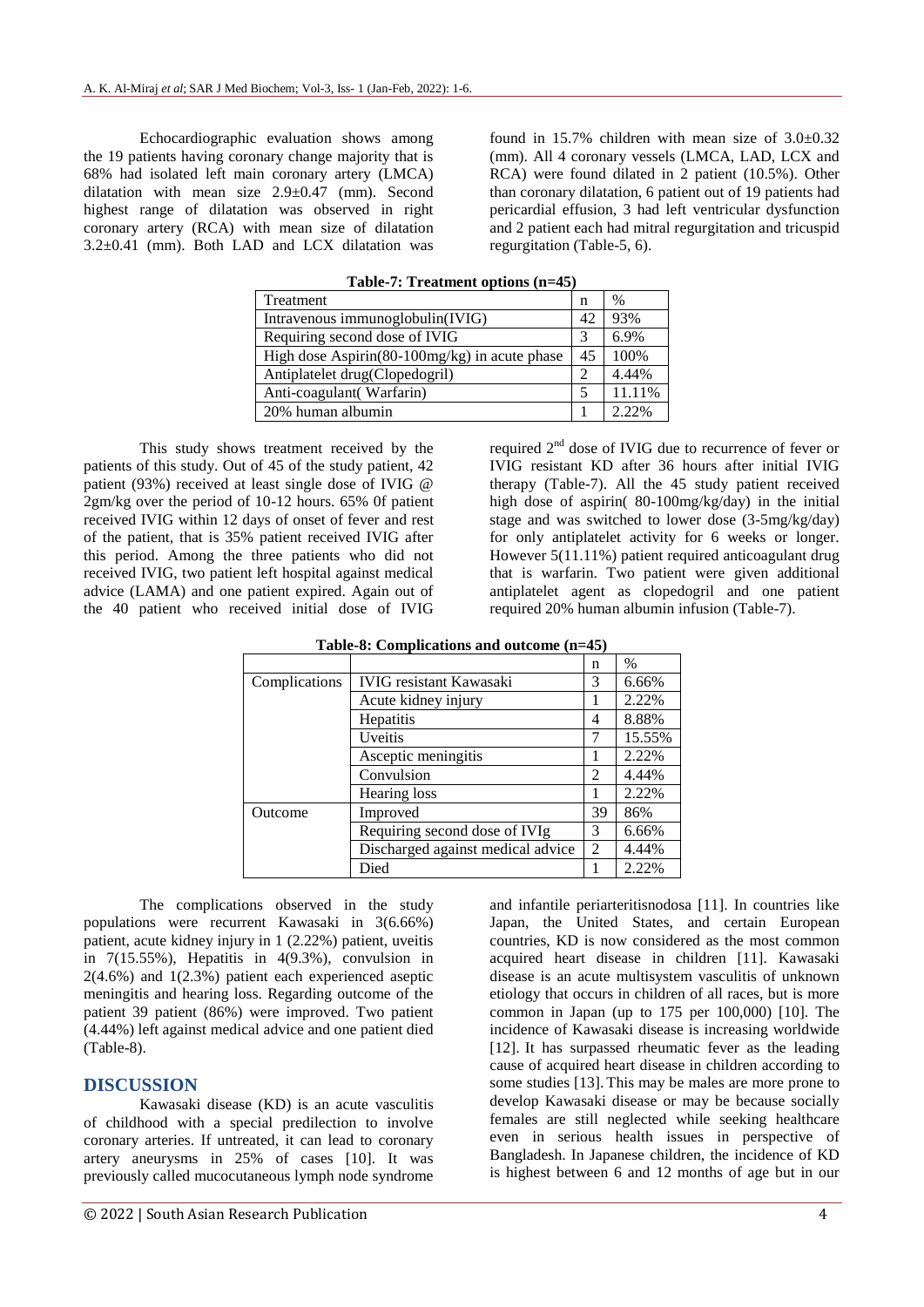study highest incidence of Kawasaki disease was observed among children of 1 to 2years of age  $(20.68\%)$ . In this study all of the study patients (n=45 or 100%) presented with fever with mean duration was 12±3 days. In studies by Akhtar et al and Singh et al fever was present in 100% of the patients. Non purulent conjunctivitis (97%) was the second most commonly observed symptoms in this study. In a study by sayeed *et al*., 100% of patient had bilateral conjunctivitis and Burns et al shows 70% patient had anterior uveitis. In this study unilateral cervical lymphadenopathy (51%) was the least observed feature which was set as one of the cardinal feature for diagnosing Kawasaki disease and it is similar to the study by Sayeed et al where lymphadenopathy was found only in 68%. The causative agent still remains unclear.<sup>14</sup> No study addressing cardiovascular involvement in Kawasaki disease among pediatric age group has been published from Bangladesh. According to some international studies, males are generally affected more from KD than the females [15, 16]. Another study from India showed that KD is definitely being increasingly recognized and reported in India [18]. This could be either due to an actual rise in number of cases or due to increased awareness amongst pediatricians. Many physicians and pediatricians are of the view that rise in KD coincided with the fall of incidence of diarrhea and better vaccination coveragerates [19]. A study from Hong Kong also showed an increase in incidence from 26 per 100,000 children <5 years in 1994 to 39 per 100,000 in 2000 and to 74 per 100,000 in 2011 [17]. In this study it is also observed that male child are more affected (72%) by Kawasaki disease. However, in the USA and Europe, the peak age group for KD is 18-24 months [19]. In Kawasaki disease, fever occurs because of the elevated levels of different proinflammatory cytokines, which are also thought to mediate the underlying vascular inflammation affecting the cardiovascular system. Cardiac involvement is the most important feature of Kawasaki disease. Cardiac involvement has been variably reported in up to 25% of the cases and coronary artery involvement was seen in 41% of our cases [20]. In this study 42.22% of the patients (n=19) showed features of coronary involvement. Involvement of the left main coronary artery (LMCA) was most observed coronary change found in 68% with mean size 2.9±0.47mm and least was left circumflex artery (LCX) change (10.5%) of patients having coronary change. A study by Saleem *et al*., also showed left main coronary artery, left anterior descending coronary artery and right coronary artery are more likely to be involved and circumflex branch is least commonly involved which is more or like consistent with our present study. Furusho *et al*., described the role of IVIG treatment which became standard of care. The benefits of higher doses of IVIG with aspirin was demonstrated in a review of 1629 patients with KD from six randomized controlled studies [21]. In this study also 93% of the patient received intravenous immunoglobulin and 100% patient

high dose of aspirin in acute phase. The commonly observed complication was uveitis observed in 17.77% (n=45) and 6.66% patient had IVIG resistant Kawasaki disease. A study conducted by Choi et al in Korea also revealed uveitis as common complication and most important criteria for diagnosing Kawasaki disease. As for many physicians in developing countries like Bangladesh, where the burden of infectious disease is high, KD is still not commonly included in the differential diagnosis of children presenting with fever. Some of the cardinal manifestations of KD (e.g., fever, rash and lymphadenitis) are also seen in many pediatric infectious diseases and it is not surprising that KD gets overlooked in such a milieu. Therefore, pediatricians in developing countries need to be sensitized about KD.

#### **CONCLUSION AND RECOMMENDATIONS**

Kawasaki disease is now fast emerging as one of the important cause of acquired heart disease and significant contributory factor to the long-term cardiac morbidity and mortality in these patients. Therefore, clinicians should have a high index of suspicion of Kawasaki disease in persistently febrile patients and once clinically diagnosed, echocardiography should be done and IVIG therapy along with aspirin should be started, especially in infants (<6 months) as they have the higher tendency to develop coronary aneurysm. Authors are recommending multi-centre study with large sample size.

#### **REFERENCES**

- 1. Patel, A., Holman, R. C., Callinan, L. S., Sreenivasan, N., Schonberger, L. B., Fischer, T. K., & Belay, E. D. (2013). Evaluation of clinical characteristics of Kawasaki syndrome and risk factors for coronary artery abnormalities among children in Denmark. *Acta Paediatrica*, *102*(4), 385-390.
- 2. Callinan, L. S., Tabnak, F., Holman, R. C., Maddox, R. A., Kim, J. J., Schonberger, L. B., ... & Belay, E. D. (2012). Kawasaki syndrome and factors associated with coronary artery abnormalities in California. *The Pediatric infectious disease journal*, *31*(9), 894-898.
- 3. Taubert, K. A., Rowley, A. H., & Shulman, S. T. (1994). Seven-year national survey of Kawasaki disease and acute rheumatic fever. *The Pediatric infectious disease journal*, *13*(8), 704-708.
- 4. Falcini, F., Capannini, S., & Rigante, D. (2011). Kawasaki syndrome: an intriguing disease with numerous unsolved dilemmas. *Pediatric rheumatology*, *9*(1), 1-8.
- 5. Newburger, J. W., Takahashi, M., Gerber, M. A., Gewitz, M. H., Tani, L. Y., Burns, J. C., ... & Taubert, K. A. (2004). Diagnosis, treatment, and long-term management of Kawasaki disease: a statement for health professionals from the Committee on Rheumatic Fever, Endocarditis and Kawasaki Disease, Council on Cardiovascular Disease in the Young, American Heart